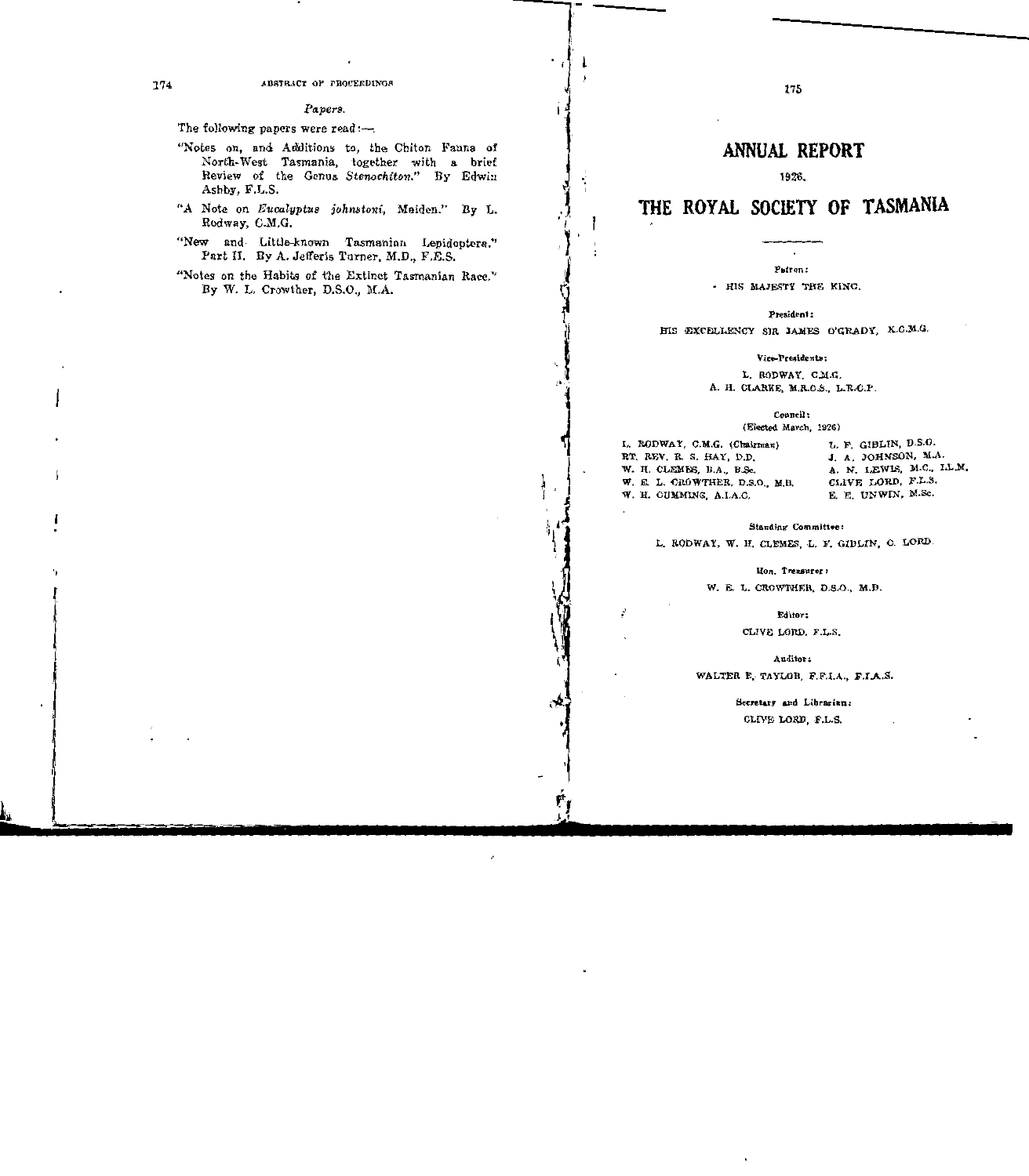|  |  | LIST OF MEMBERS |
|--|--|-----------------|
|--|--|-----------------|

# **LIST OF MEMBERS**

176

### Honorary Members:

- David, Sir T. W. Edgeworth, K.B.E., C.M.G., B.A., F.R.S., F.G.S., Emeritus Professor of Geology and Physical Geography in the University of Sydney. "Coringah," Sherbroke Road, Hornsby, N.S.W.
- Mawson, Sir Douglas, D.Sc., B.E., F.R.S. Professor of Geology and Mineralogy, the University of Adelaide. South Australia.
- Spencer, Sir William Baldwin, K.C.M.G., M.A., D.Sc., Litt.D., F.R.S. Melbourne.
- Wood-Jones, Professor F., M.B., B.S., M.R.C.S., L.R.C.P., F.R.S. Professor of Anatomy, The University, Adelaide.

Corresponding Members: Year of Election.

- 1901 Benham, W. B., M.A., D.Sc., F.R.S., F.Z.S. Professor of Biology, University of Otago, Dunedin, N.Z.
- 1892 Bragg, Sir W. H., M.A., F.R.S. Director of the Royal Institution, Albemarle Street, London.
- Chapman, Professor R. W., M.A., B.C.E. The Uni-1901 versity. Adelaide.
- "Fieldhead," Coombe 1875 Liversidge, Professor A. Warren, Kingston, Surrey, England.
- Pulleine, R., M.B. 163 North Terrace, Adelaide, 1923
- Smith, R. G., D.Sc. Linnean Hall, Linnean Society 1902 of N.S.W., 16 College Street, Sydney.
- Thomson, Hon. G. M., M.L.C., F.L.S. 99 Eglinton 1892 Road, Dunedin, N.Z.
- 1901 Wall, A., Professor, M.A. Canterbury College, Christchurch, N.Z.

### Life Members:

- 1918 Avery, J. 52 Southerland Road, Annadale, Meibourne.
- 1908 Baker, H. D. American Consular Service, Washington.

Election. "Merton Vale," 1890 Foster, Lieutenant-Colonel Henry. Campbell Town. 1905 Grant, C. W. "High Peak," Huon Road. 1921 Harvey, D. H. "Manresa," Lower Sandy Bay. 1894 Mitchell, J. G. Parliament Street, Sandy Bay.

1896 Sprott, G., M.D. Town Hall, Hobart.

Year of

#### Members:

- 1921 Anderson, G. M., M.D., C.M. Clare Street, New Town.
- 1923 Agnew, Miss K. Augusta Road, New Town.
- Alexander, Miss H. Brown's River. 1925
- 1921 Allen, D. V., B.Sc., Launceston Technical School, Launceston.
- 1924 Allen, F. A. 13 Franklin Street, West Hobart.
- Ashbolt, Sir Alfred. "Lenna," Battery Point. 1925
- Atkins, Dr. C. N. Brown's River. 1926
- 1921 Baker, H. S., LL.B. Messrs. Griffiths, Crisp, and Baker, Collins Street, Hobart.
- Barclay, D. 143 Hampden Road, Hobart. 1887
- Barr, J. S., M.D. (Glasgow). Lower Sandy Bay. 1921
- Barrett, Rev. W. R. Cressy, Tasmania. 1926
- 1890 Beattie, J. W. 28 Jordan Hill Road.
- 1918 Bellamy, H., J.P., M.Am.Soc. C.E., M.I.Mech.E., F.R. San, I, Government Hydraulic Engineer, Adelaide.
- Bennett, Dr. H. W., L.D.S., D.D.S. Brisbane Street, 1924 Launceston.
- Bennett, W. H. Ashby, Ross. 1903
- 1921 Bertouch, V. von. Wellington Square Practising School. Launceston.
- 1921 Bethune, Rev. J. W. Church Grammar School, Launceston,
- Biss, F. L. U.S.S. Co., Hobart. 1922
- Blackman, A. E. Franklin. 1909
- Blaikie, T. W. Practising School, Elizabeth Street, 1920 Hobart.
- Bowling, J. "Barrington," Tower Road, New Town. 1928
- Booth, N. P. Messrs. Cadbury-Fry-Pascall Ltd. 1924 Claremont.
- 1925 Bowden, F. P. Jordan Hill Road.
- Bowerman, Captain, Marine Board, Hobart, 1925
- 1923 Breaden, J. C. 12 Waverley Avenue, New Town.
- Brett, R. G. 53a Hill Street, Hobart. 1923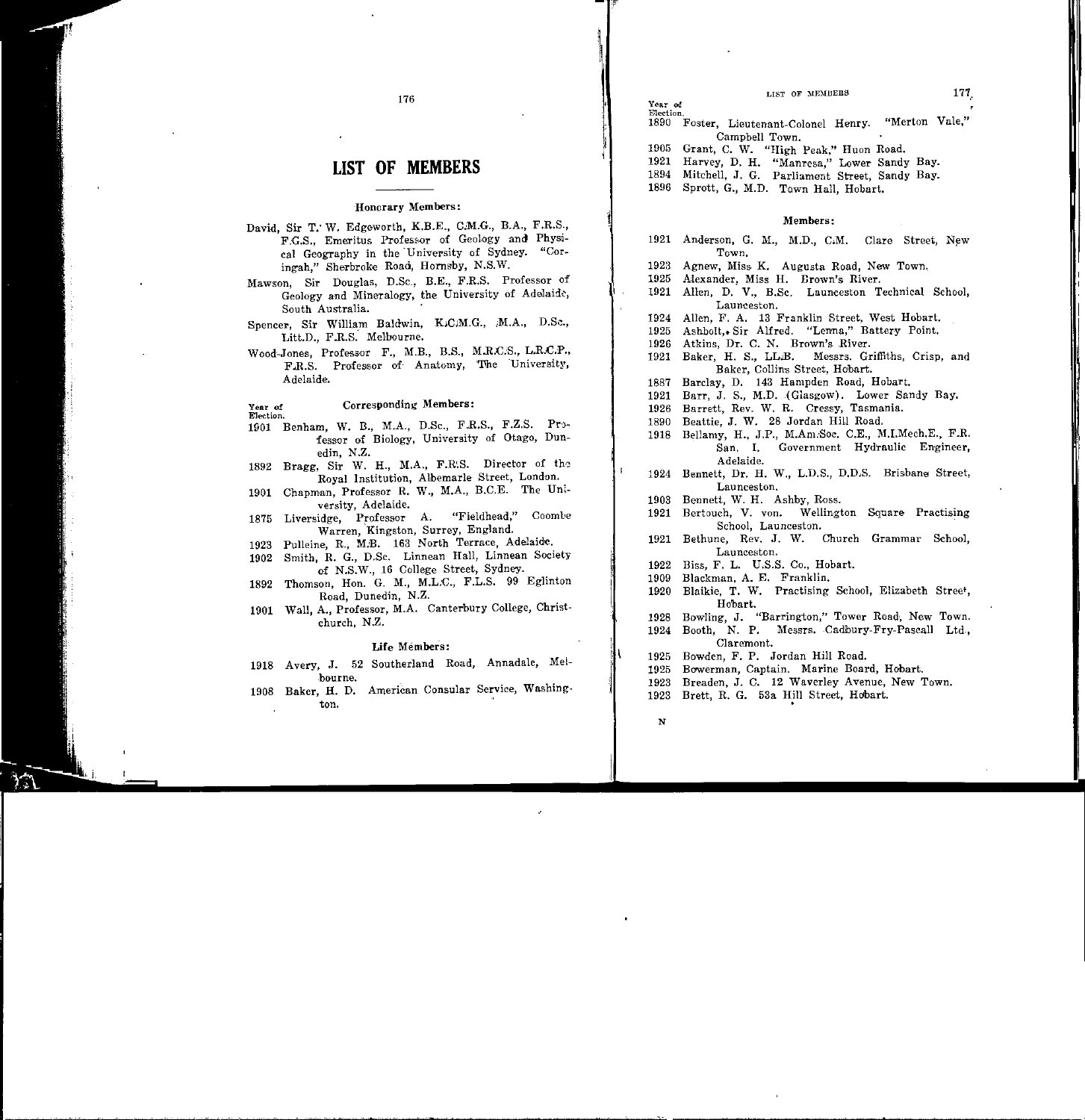Year of

 $\bullet$ 

Election. Election. 1917 Brettingham-Moore, E., M.B., Ch.M. Macquarie Street, Hobart.

- 1925 Brigden, Professor J. B., B.A. Tasmanian University, Hobart.
- 1911 Brooks, G. V. Director of Education, Hobart.
- 1922 Brownell, C. C. 117 Hampden Road, Battery Point.
- 1907 Brownell, F. L. "Berwyn," Mercer Street, New Town.
- 1924 Budge, E. A., B.Sc. 302 Argyle Street, Hobart.
- 1918 Burbury, Frederick. "Holly Park," Parattah.
- 1919 Burbury, Charles. "Brookside," Moonah.
- 1925 Butler, A. L. Lower Sandy Bay.
- 1923 Butler, Mrs. G. H. Augusta Road, New Town.
- 1909 Butler, W. F. D., B.A., M.Sc., LL.B. Bishop Street, New Town.
- 1924 Calver, C. W. 112 Brisbane Street, Launceston.
- 1920 Cane, F. B. 90 High Street, Sandy Bay.
- 1913 Chepmell, C. H. D. Clerk of the LegiSlative Council, Hobart.
- 1920 Clark, W. I., M.B. Macquarie Street, Hobart.
- 1896 Clarke, A. H., M.R.C.S., L.R.C.P. Domain The Domain, Hobart.
- 1918 Clarke, T. W. H. "Quorn Hall," Campbell Town.
- 1910 Clemes, W. H., B.A., B.Sc. Clemes College, Hobart-.
- 1922 Collier, J. D. A. The Librarian, Tasmanian Public Library, Hobart.
- 1925 Coogan, W. Lord Street, Sandy Bay, Hobart.
- 1924 Crabtree, R. W. The University, Hobart.
- 1924 Crisp, Cecil C. Lower Sandy Bay.
- 1911 Crowther, W. L., D.S.O., M.B. Macquarie Street, Hobart.
- 1917 Cullen, Rev. John. Macquarie Street, Hobart.
- 1918 Cummins, W. H., A.I.A.C. Manager, *The Mercury* Office, Hobart.
- 1925 Cunningham, Mrs. G. H. Augusta Road, New Town.
- 1925 Cunningham, G. H. 22 Augusta Road, New Town.
- 1922 Davidson, R. Temple Chambers, Macquarie Street, Hobart.
- 1924 Davies, G. B. 111 Patrick Street, Hobart.
- 1919 Davies, H. W. "Abermere," Mount Stuart.
- 1923 Davis, Alfred. Lord' Street, Sandy Bay.
- 1923 Davis, 1Charles. Red ChapeL Road, Lower Sandy Bay.
- 1908 Dechaineux, L. Technical College, Hobart.
- 1921 Dryden, M. S. 13 Hillside Crescent, Launceston.
- 1921 Eberhard, E. C. Charles Street, Launceton.

1923 Edwards, Hon. F. B., M.L.C. Ulverstone. 1919 Elliott, E. A., M.B., Ch.M. Main Road, New Town.<br>1919 Ellia E. M.A. R.E. Education Department. 1918 Ellis, F., M.A., B.E.

- Hobart.
- 1921 Emmett, E. T. Railway- Department, Hobart.
- 1921 Erwin, H. D. Hutchins School, Hobart.
- -<br>1918 Secretary Agricultural Department, Hobart.
- Eyre, H. Manual Training School, Launceston.
- 1921 1902 Finlay, W. A. 11 Secheron Road, Hobart.
- 1918 Fletcher, C. E. Education Department, Hobart.
- 1921 Forward, J. R. Mechanics' Institute, Launceston.
- 1921 Fox, Miss. Ladies' College, Launceston.
- 1918 Gatenby, R. L. Campbell Town.
- 1922 Giblin, A. V. King Street, Sandy Bay.
- 1925 Giblin, Miss Ella. 326 Macquarie Street, Hobart.
- 1908 G;iblin, Major L. F., D.S.O., B.A. Davey Street, Hobart.
- 1926  $R$ . W. 77 Harrington Gardens, London, S.W. 7.
- 1924 Giblin, W. W., M.R.C.S., L.R.C.P. Macquarie Street, Hobart.
- 1923 Gorringe, J. A. Kempton, Tasmania.
- 1923 Gould, H. T. Liverpool Street, Hobart.
- 1924 Gray, H. 93 Macquarie Street, Hobart.
- 1923 Green, Dr. A. W. 30 Parliament Street, Sandy Bay.
- 1921 Hall, E. L. 38 Lyttleton Street, Launceston.
- 1922 Halligan, G. H., F.G.S. "Alameda," Challis Avenue, Turramurra, N.S.W.
- 1918 Harrap, Lieutenant-Colonel G. Launceston.
- 1924 Hawker, Mrs. J. F. 204 Davey Street, Hobart...
- 1919 Hay, Rt. Rev. R. S., D.D. Bishop of Tasmania, Eishopscourt, Hobart.
- 1924 Henry, Dr. C. C., M.B., F.R.C.S. St. John Street, Launceston.
- 1924 Heritage, F. W. Collins Street, Hobart
- 1921 Heritage, J. E. Frederick Street, Launceston.
- 1921 Heyward, F. J., F.R.V.I.A. 43 Lyttleton Street, Launceston.
- 1915 Hickman, V. V., B.Sc. Mulgrave Crescent, Launceston.
	- 1914 Hitchcock, W. E. Moina, Tasmania.
- 1921 Hogg, W. Public Buildings, Launceston.
- 1918 Hogg, G. H., M.D., C.M. 37 Brisbane Street, Launceston.
- 1922 Hood, F. W. Customs House, Hobart.

Year af Election.

'1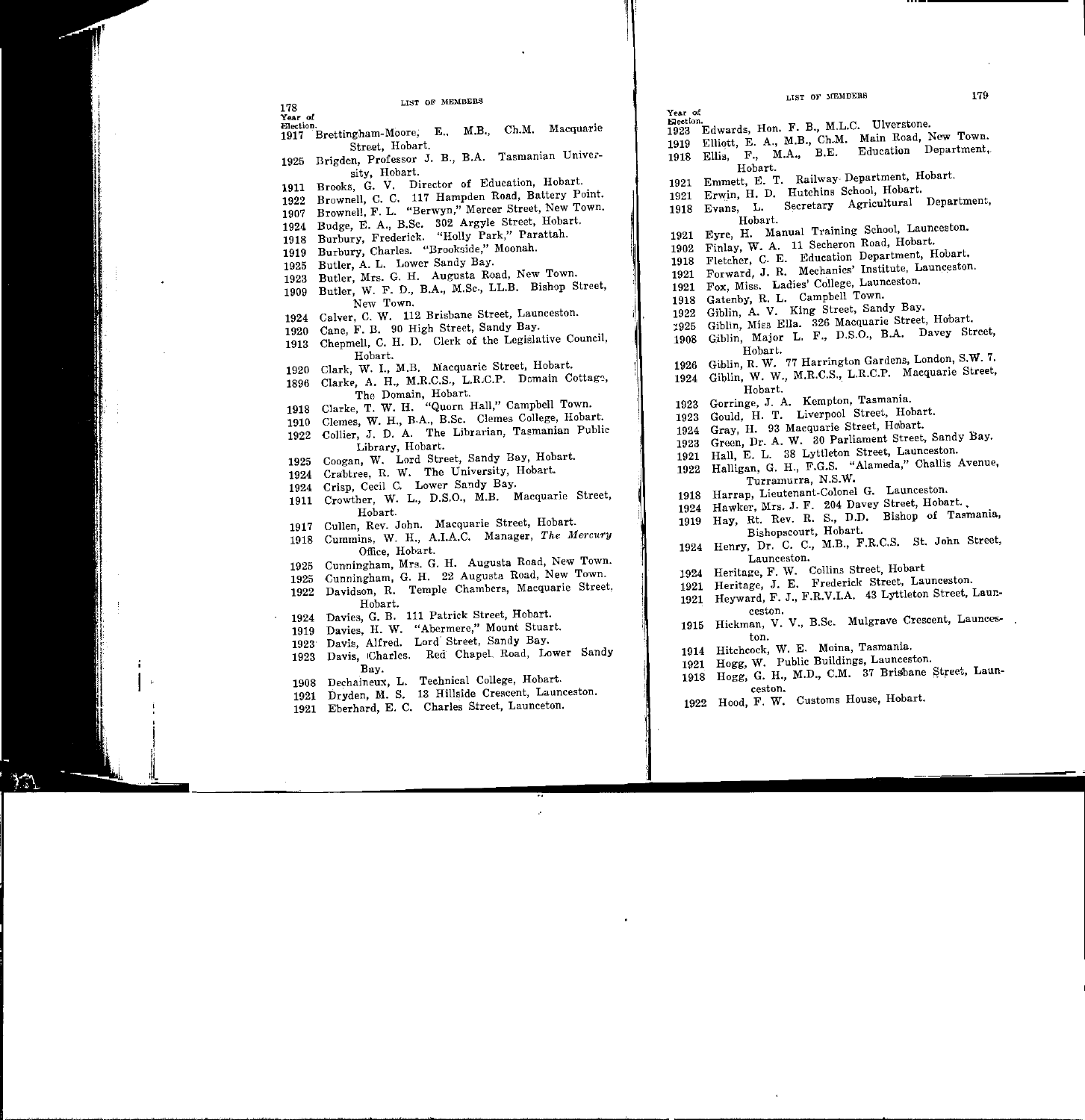|  |           | LIST OF MEMBERS<br>181                               |
|--|-----------|------------------------------------------------------|
|  | Year of   |                                                      |
|  | Election. |                                                      |
|  | 1922      | Macleod, Mrs. L. H. High Street, Sandy Bay.          |
|  | 1919      | Mackay, A. D. 83 Patterson Street, Launceston.       |
|  |           | 1926 Mackenzie, D. C. Manager, Catamaran Coal Mine,  |
|  |           | Catamaran, Tasmania.                                 |
|  | 1918      | Mansell, A. E. Arthur Street, West Hobart.           |
|  | 1924      | Marsh, James. "Westella," Elizabeth Street, Hobart.  |
|  | 1918      | Martin, Brigadier-General W. Launceston.             |
|  | 1921      | Masters, A. H. A.M.P. Chambers, Launceston.          |
|  | 1926      | Meredith, David. Electrolytic Zinc Co., Risdon.      |
|  | 1921      | Meston, A. L. 115 Canning Street, Launceston.        |
|  | 1909      | Millen, Senator J. Roxburgh, Newstead.               |
|  | 1907      | Miller, L. S., M.B., Ch.B. 156 Macquarie Street, Ho- |
|  |           | bart.                                                |
|  | 1921      | Miller, R. M. State High School, Launceston.         |
|  | 1911      | Montgomery, R. B. "Astor," Macquarie Street, Hobart. |
|  | 1918      | Murdoch, M.L.C., Honourable Thomas. 55 Montpelier    |
|  |           | Road Hobart.                                         |
|  | 1926      | Murray, L. C. 124 Warwick Street, Hobart.            |
|  |           |                                                      |

- 1921 Muschamp, Rev. E. Holy Trinity Rectory, Launceston.
- 1925 Nettlefold, R. Macquarie Street, Hobart.
- 1924 Newall, A. P. Charles Street, Moonah.
- 1882 Nicholas, G. C. "Cawood," Ouse.
- 1918 Nicholls, Sir Herbert, Chief Justice of Tasmania. Fillinger Street, Sandy Bay.
- 1910 Nicholls, H. M. Department of Agriculture, Hobart.
- 1921 Nye, P. B., M.Sc., B.M.E. Geological Survey Office, Hobart.
- 1917 Oldham, N. New Town.
- 1921 Oldham, W. C. 39 George Street, Launceston.
- 1924 Olivev, H. Lindisfarne.
- 1922 Overell, Miss Lilian. Holebrook Place, Hobart.
- 1921 Padman, R. S. 56 St. John Street, Launceston.
- 1921 Patten, W. H. 59 Cameron Street, Launceston.
- 1923 Parker, Dr. G. M. Bellerive..
- 1922 Parker, H. T. "Montana," Bellerive.
- 1925 Pearse, D. C. "Garstang," Fisher's Avenue, Lower Sandy Bay.
- 1923 Fedder, A. Stoke Street, New Town.
- 1922 Perrin, Miss K. C/o Mrs. Harner, 12 York Street, Launceston.
- 1902 Piesse, E. L. "Merrida1e," Sackville Street, Kew,  $\mathbf{r}$ Melbourne.
- 1910 Pillinger, J. 4 Fitzroy Crescent, Hobart.
- 1926 Pitman, Professor E. J. G. Tasmanian University, Hobart.

LIST OF MEMBERS

180 Year of EJeciion.

1921 Horne, G., V.D., M.D., M.S., Ch.B. Lister House, Collins Street, Melbourne. 1923 Hudspeth, W. H. "The Nook," Lower Sandy Bay. 1923 Hungerford, Mrs. "Red House." Fern Tree. 1923 Hungerford, Miss. "Red House," Fern Tree. 1909 Hutchison, H. R. 1 Barrack Street, Hobart. 1922 Huxley, G. H., M.A. Kent Avenue, West Hobart. 1913 Ife, G. W. R., LL.B. Mortimer Avenue, New Town. 1925 Irby, L. G. Conservator of Forests, Forestry Department, Hobart. 1898 Ireland, E. W. J., M.B., C.M. Launceston General Hospital, Launceston. 1919 Jackson, George A. 79 Collins Street, Hobart. 1906 Johnson, J. A., M.A. Training College, Hobart. 1922 Johnson, W. R. Clemes College, Hobart. 1922 Johnston, J. R. Murray Street, Hobart. 1921 Judd, W., M.A. College Street, Launceston. 1911 Keene, E. H. D., M.A. Burnie. 1922 Kemp, Andrew. Stoke Street, New Town. 1922 Kennedy, J. 96 Montpelier Road, Hobart. 1924 Kennedy, Mrs. J. 96 Montpelier Road, Hobart. 1910 Kermode, R. C. Mona Vale, Ross, Tasmania. 1918 Knight, C. E. L., B.Sc. Claremont. 1919 Knight, H. W. National Mutual Buildings, Hobart. 1913 Knight, J. C. E. Claremont. 1924 Legge, R. W. Culienswood, Tasmania. 1919 Lewis, A. N., M.C., LL.M. "Werndee," Augusta road,. New Town. 1887 Lewis, Sir N. E., K.C.M.G., M.A., B.C.L., LL.B. Augusta Road, New Town. 1912 Lindon, L. H. "The Lodge," Park Street, Hobart. 1926 Lindon, Mrs. "The Lodge," Park Street, Hobart. 1900 Lines, D. H. E., M.B., Ch.B. Archer Street, New Town. 1921 Listner, W. P., M.A., LL.B. Augusta Road, New Town. 1912 Lord, Clive E., F.L.S., Director of the Tasmanian Museum. "Cliveden," Sandy Bay. 1921! Lord, Raymond. ""Handroyd," 6 Franklin Street, Hobart. 1924 Lord, Ronald. Derwentwnter Avenue, Sandy Bay. 1922 Low, H. M. "The Gables," Pottery Road, New Town. 1893 McAulay, Professor A., M.A. The University, Hobart. 1923 McAulay, A. L., Ph.D. The University, Hobart. 1921 McClinton, Dr. R. 70 St. John Street, Launceston,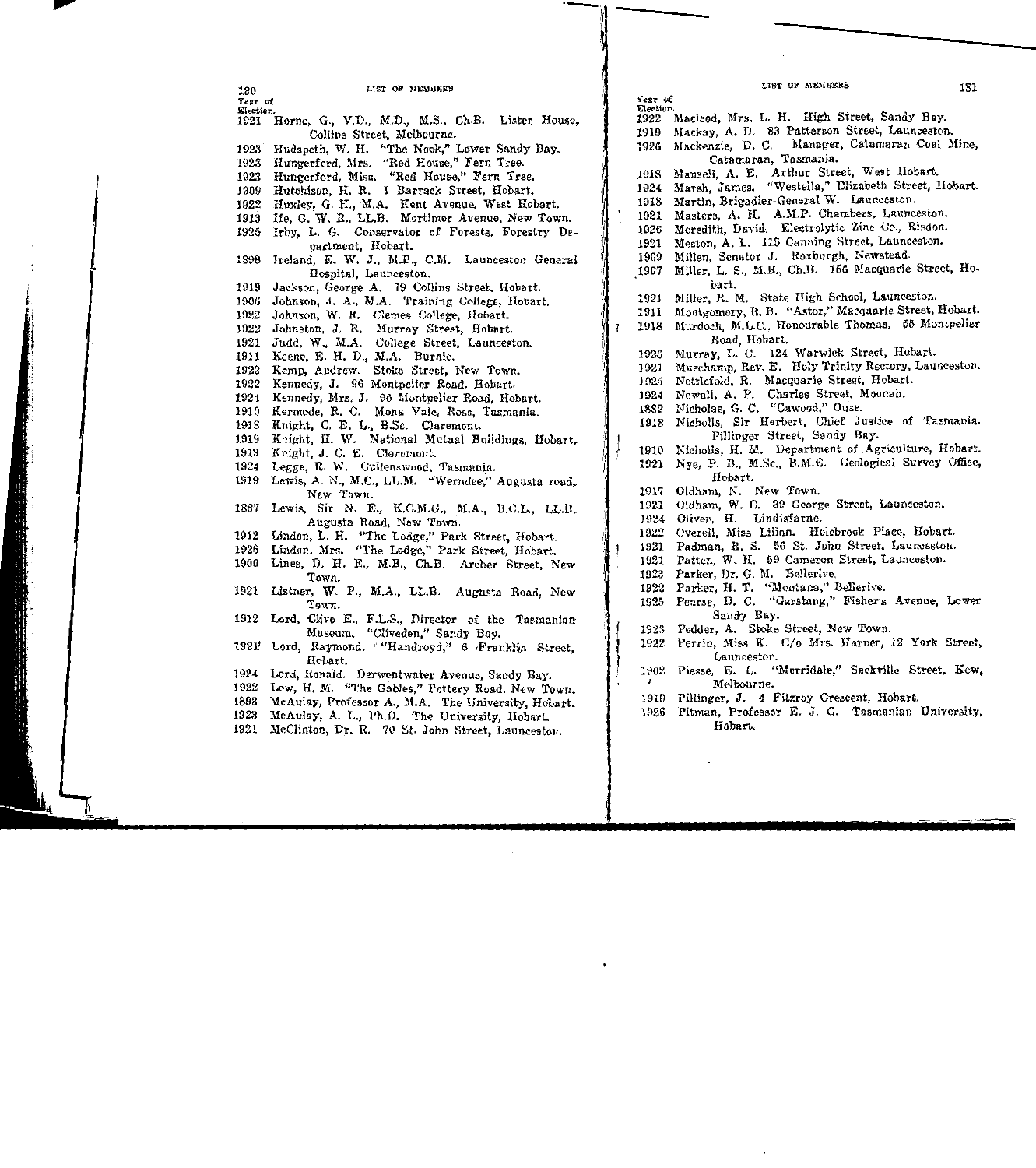| 182          | LIST OF MEMBERS                                                                                        | LIST OF MEMBERS                                                               | 183 |
|--------------|--------------------------------------------------------------------------------------------------------|-------------------------------------------------------------------------------|-----|
| Year of      |                                                                                                        | Year of                                                                       |     |
| Election.    | 1918 Pitt, F. C. K. "Glen Dhu," The Ouse.                                                              | Election.<br>1924 Stephens, Crofton. Messrs. Clerk, Walker, Stops, and        |     |
| 1925         | Pratt, A. W. Courtney. "Athon," Mount Stuart Road,                                                     | Stephens, Collins Street, Hobart.                                             |     |
|              | Hobart.                                                                                                | Stevenson, Miss F. "Leith House," New Town.<br>1919                           |     |
| 1925         | Propsting, G. L. Earl Street, Sandy Bay.                                                               | Swindells, A. W. 2 Patrick Street, Hobart.<br>1920                            |     |
| 1923         | Purcell, G. A. Clemes College, Hobart.                                                                 | Taylor, W. E. Elboden Street, Hobart.<br>1918                                 |     |
| 1921         | Reid, A. McIntosh. Geological Survey Office, Hobart.                                                   | Taylour, W. H. Equitable Buildings, Collins Street,<br>1920                   |     |
| 1922         | Reid, A. R. Curator, Beaumaris Zoo, Domain, Hobart.                                                    | Melbourne.                                                                    |     |
| 1925         | Reid, Miss M. L. The University, Hobart.                                                               | Thomas, J. F. Room 8, Wilga Chambers, 158 Phillip<br>1923                     |     |
| 1921         | Reid, W. D. Public Buildings, Launceston.                                                              | Street, Sydney.<br>Themas, Lieutenant-Colonel L. R., D.S.O. Registrar<br>1922 |     |
| 1921         | Reynolds, John. Knocklofty Terrace, Hobart.                                                            | of the Tasmanian University, Hobart.                                          |     |
| 1926         | Rivers, Miss. The Deanery, Hobart.                                                                     | Thomas, P. H. Agricultural Department, Hobart.<br>1921                        |     |
| 1926         | Rivers, Mrs. Godfrey. Holebrook Place, Hobart.                                                         | Thompson, E. H. Lower Sandy Bay.<br>1922                                      |     |
| 1925         | Robinson, F. G. 42 Regent Street, Sandy Bay.                                                           | Thorold, C. C. Hutchins School, Hobart.<br>1918                               |     |
| 1926         | Robson, Mrs. "Elsinore," The Avenue, Elphin Road.                                                      | Turner, A. Jefferis, M.D., F.E.S. Wickham Terrace,<br>1926                    |     |
| 1884         | Launceston.<br>Rodway, L., C.M.G. 77 Federal Street, Hobart.                                           | Brisbane, Queensland.                                                         |     |
| 1923         | Rogers, G. H. B. 204 Davey Street, Hobart.                                                             | 1923 Unwin, E. E., M.Sc. Pendle Hill, Mortimer Avenue,                        |     |
|              | 1921 Rolph, W. R. Examiner and Courier Office, Launces-                                                | New Town.                                                                     |     |
|              | ton.                                                                                                   | Urquhart, M. L. Ashfield Street, Sandy Bay.<br>1925                           |     |
| 1913         | Ross, Hector. Cambridge, Tasmania.                                                                     | Walch, P. B. C. King Street, Sandy Bay.<br>1918                               |     |
| 1922         | Sargison, H. Elizabeth-street, Hobart.                                                                 | Walker, Norman. The Hutchins School, Hobart.<br>1925                          |     |
| 1921         | Savigny, J. A.M.P. Chambers, Launceston.                                                               | Ward, F. E. Director of Agriculture, Hobart.<br>1926                          |     |
| 1921         | Scott, H. H. Curator, Victoria Museum, Launceston.                                                     | Wardman, John. Superintendent Botanical Gardens,<br>1913<br>Hobart.           |     |
| 1896         | Scott, R. G., M.B., Ch.M. 172 Macquarie Street, Ho-                                                    | 1918 Waterhouse, G. W. Messrs. Ritchie and Parker,                            |     |
|              | bart.                                                                                                  | Alfred Green and Co., Launceston.                                             |     |
| 1921<br>1921 | Sharland, M. S. R. The Mercury Office, Hobart.                                                         | 1922<br>Waterworth, E. N. Poet's Road, West Hobart.                           |     |
|              | Shields, M.L.C., Honourable Tasman. 13 Patterson.<br>Street, Launceston.                               | Watson, D. W. "Undine," Glenorchy.<br>1922                                    |     |
| 1926         | Shiels, Dr. 118 Main Road, Moonah.                                                                     | Waugh, Eric C., LL.B. High Street, Sandy Bay.<br>1926                         |     |
| 1925         | Shoobridge, K. Macquarie Plains, Tasmania.                                                             | Wayn, Miss A. L. Lower Sandy Bay.<br>1922                                     |     |
| 1921         | Shoobridge, Honourable L. M. "Sunnyside," New                                                          | Weber, A. F. Lands Department.<br>1918                                        |     |
|              | Town.                                                                                                  | Webster, Hugh C. "Greystanes," Lower Sandy Bay.<br>1923                       |     |
| 1925         | Shoobridge, Rupert. "Fenton Forest," Glenora.                                                          | Wherrett, Miss A. Florence Street, Moonah.<br>1923                            |     |
| 1923         | Shoobridge, S. E. C/o Messrs. H. Jones and Co,                                                         | 1926<br>Whittle, B. N. Augusta Road, New Town.                                |     |
| 1923         | Hobart.                                                                                                | 1922<br>Winch, A. A. "Stornoway," Huon Road, Hobart.                          |     |
| 1925         | Simson, Mrs. L. 3 St. George's Square, Launceston                                                      | Winch, M. C/o Brownell Bros., Hobart.<br>1925                                 |     |
| 1921         | Smith, Colonel R. P. A.M.P. Society, Hobart.                                                           | 1901 Wise, H. J. Lambert Avenue, Sandy Bay.                                   |     |
| 1925         | Smithies, F. 34 Patterson Street, Launceston.<br>Stackhouse, C. K. R. 55 Patterson Street, Launceston. | Young, F. M., B.A. Montagu Street, New Town.<br>1924                          |     |
|              |                                                                                                        |                                                                               |     |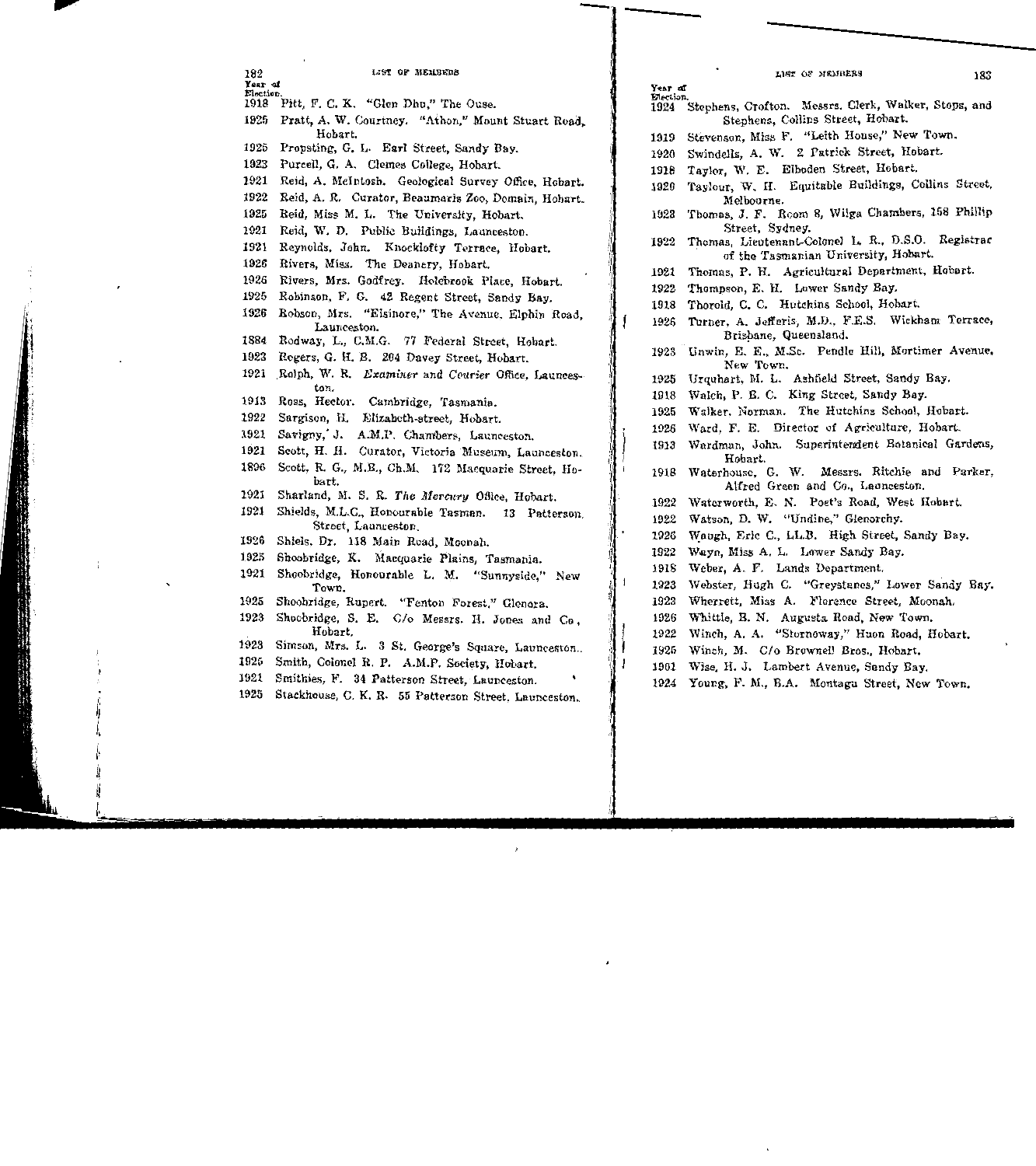subscriptions are still outstanding for the year, whilst certain members have allowed their membership to lapse. Whilst this is to be regretted, it is felt that the slight set. back is of a temporary nature only, and that the improved conditions which may be anticipated with confidence during the coming year will be of considerable assistance to the work of the Society. The roll at the end of the year shows:— 4 Honorary Members, 8 Corresponding Members, 7 Life Members, and 230 Ordinary Members.

#### Historical.

In July, a conference was held in Launceston between members of the Northern Branch and representatives of the Council and the Historical Section with the object of advancing the study of early Tasmanian history and the collection of old documents. The Chairman (Mr. Rodway). Messrs, W. F. D. Butler, G. W. R. Ife, and C. E. Lord attended the meeting of the Northern Branch, and it is anticipated that benefit will arise from the conference.

At the general meeting of the Society held in August, the Council brought under notice of the members the proposal to film "The Term of His Natural Life," and, on the grounds that the novel is not true to history, and that its filming would be harmful to Tasmania, a resolution was carried protesting against the picture being made.

In last year's report reference was made to extracts from certain private diaries which had been made available to the Society, and the Council desires to place on record its appreciation of the action of Miss Hookey in permitting a copy to be made for the Society's Library of the original diary of the Reverend Robert Knopwood from January, 1805, to July, 1808. This section of the Knopwood diaries, which has not been made public previously, is of very considerable interest, and will prove a valued addition to the Society's Library.

### Scientific Development of the Tasmanian Fisheries.

Since the very commencement of the official control of the fisheries of Tasmania, the Royal Society has been intimately connected with the movement. The greater part of the literature concerning the fishes of Tasmania is contained in the Papers and Proceedings of the Society, and the Society can claim to have done much owing to the investigations of its members and the publication of the results. In the past

184

# **ANNUAL REPORT**

### 1926.

#### The Council and Officers.

The Annual Meeting was held at the Society's Rooms, The Tasmanian Museum, Hobart, on the 8th March, 1926.

The following were elected members of the Council for 1926: - Messrs. W. H. Clemes, Dr. W. L. Crowther, W. H. Cummins, Major L. F. Giblin, Rt. Rev. Dr. R. S. Hay, Messrs, J. A. Johnson, A. N. Lewis, L. Rodway, E. E. Unwin, and C. E. Lord (ex officio).

During the year nine meetings of the Council were held, the attendance being as follows:-Mr. Rodway 9, Mr. Lord 9. Dr. Crowther 8, Mr. Lewis 8, Mr. Johnson 6, Mr. Clemes 5, Mr. Cummins 5, Major Giblin 5, and Mr. Unwin 5.

The Council at its first meeting made the following  $appointments:$ 

Chairman of Council.-Mr. L. Rodway, C.M.G.

Secretary.---Mr. Clive Lord.

Standing Committee.-Messrs. Rodway, Unwin. Lord, and Major Giblin.

Editor of Papers and Proceedings.-Mr. Clive Lord.

Hon. Treasurer.---Dr. W. L. Crowther.

Trustees of the Tasmanian Museum and Botanical Gardens:-Messrs. Rodway, Clemes, Lewis, Johnson, Unwin, and Dr. Crowther.

#### Meetings.

During the year nine ordinary meetings of the Society were held. Details of the meetings will be found in the Abstract of Proceedings.

#### Membership.

The Royal Society of Tasmania, in company with many other bodies, felt the effects of the period of financial depression from which Tasmania is just recovering. This is reflected in the membership, and a certain percentage of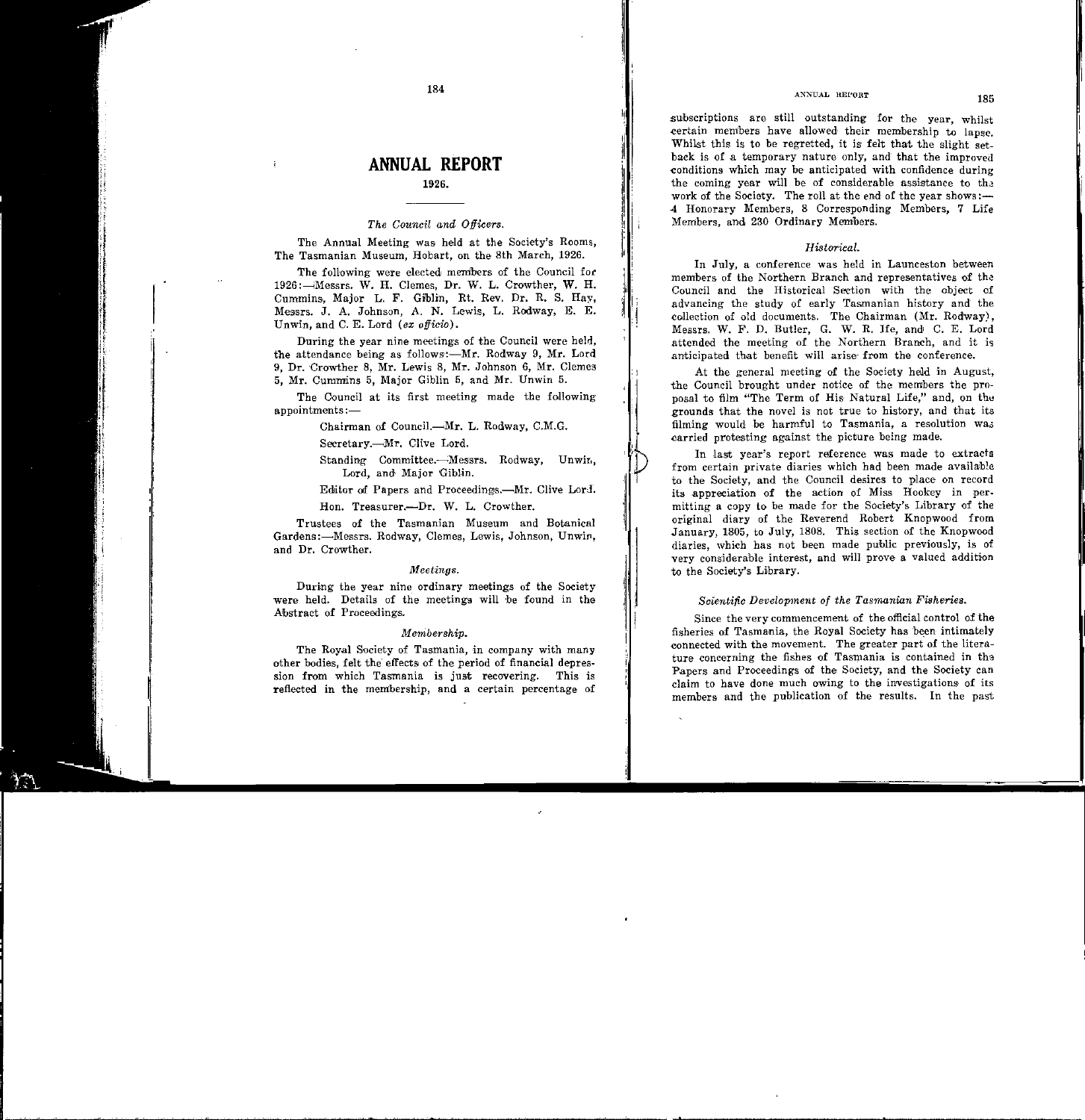due recognition has been given to the Society's work. Last. year, however, the Government abolished the Fisheries Commissioners and· placed the control of the sea and' inland. fisheries under separate boards. The work done by Society and the important bearing which science has on the commercial prosperity of the sea fisheries was brought under notice of the Government, but unfortunately the past and present work of the Society failed to secure recognition, and the Sea Fisheries Board, as now composed, does not embrace a member of the Society, and the Society's official connection with the development of the Tasmanian fisheries has come to an end. This is a matter for regret, as in other countries increasing efforts are being made to encourage scientific institutions to become interested in and assist the development of the commercial activities of their country.

# *Science Congress.*

The Council desires to bring under the notice of the members generally the fact. that the Australasian Associa. tion for the Advancement of Science is holding a meeting· in Hobart, commencing on the 16th January, 1928. The support of all members of the Society is desired in order that this important conference may prove a success and of distinct benefit to Tasmania in general.

#### *Papers and Proceedings.*

The financial position of the Society caused the Council to curtail the number of Papers printed in this year's volume. The position will require the earnest consideration. of the incoming Council in order that all papers which are submitted and passed for printing next year may be published in full. The cost of a large proportion of this year's volume is not included in the Statement of Accounts.

### *Obituary.*

It is with regret that the Society has to record ·the· deaths of the following:-

Life Members:-

J. D. Foster, "Fairfield," Epping. (Elected 1905.) Sir Henry Jones, Kt., Hobart. (Elected 1922.)

Members:-

Most Reverend Patrick Delany, ·Archbishop of Tasmania. (Elected 1903.)

H. E. R. Oldmeadow, "Roseneath," Austin's. Ferry. (Elected 1919.)

# BRANCH REPORT

# NORTHERN BRANCH.

# ANNUAL REPORT FOR 1926.

j

Our Annual Meeting was held on 21st May, when the following officers were re-elected members of the Council:-Hon. Tasman Shields, Messrs. H. H. Scott, J. E. Heritage, R. 0. Miller, F. Smithies, J. R. Forward, F. J. Heyward, W. D. Reid, and R. S. Padman (Hen. Secretary and Treasurer).

At the conclusion of the formal business a most interesting Lecture was. given by Mr. V. V. Hickman, B.Sc., on "Spiders and their Allies," introducing lantern slides of several new Tasmanian species recently discovered by the lecturer.

21st June.-Lecture by Mr. J. Moore-Rebinson, F.R.G.S., on "Macquarie in Launceston, 1811 and 1821."

23rd July.-Visit from members Historical Section (Hobart) aocompanied by Mr. L. 'Rodway, Senior Vice-President. At the conclusion of conference relating to establishment of Historical Section in connection with this Branch, a series of papers were read by Messrs. Dennis Butler (Chairman Historical Section), G. W. Ife, and C. Lord dealing with "Tasmania under Sir William Denison."

6th September.-Paper, "Evolution *ci* the Sense of Sight," by Mr. R. S. Padman, followed by notes on the morphology of the Eye, illustrated with miscropic slides by  $Mr.$ H. H. Scott.

27th September.--Lecture by Mr. F. Ellis, M.A., B.E., on "The Ideas underlying Relativity."

Considerable interest in early Tasmanian History having been aroused by the several lectures given during the year, the local council have considered the formation of a local branch of the Historical Section which it is hoped to establish early in next session. By special arrangement with the parent Society permission has been granted, in the event of the local Section ceasing to function, that any local relies or documents collected by it may be deposited in the Museum or other public institution, so that they may be permanently retained in Launceston.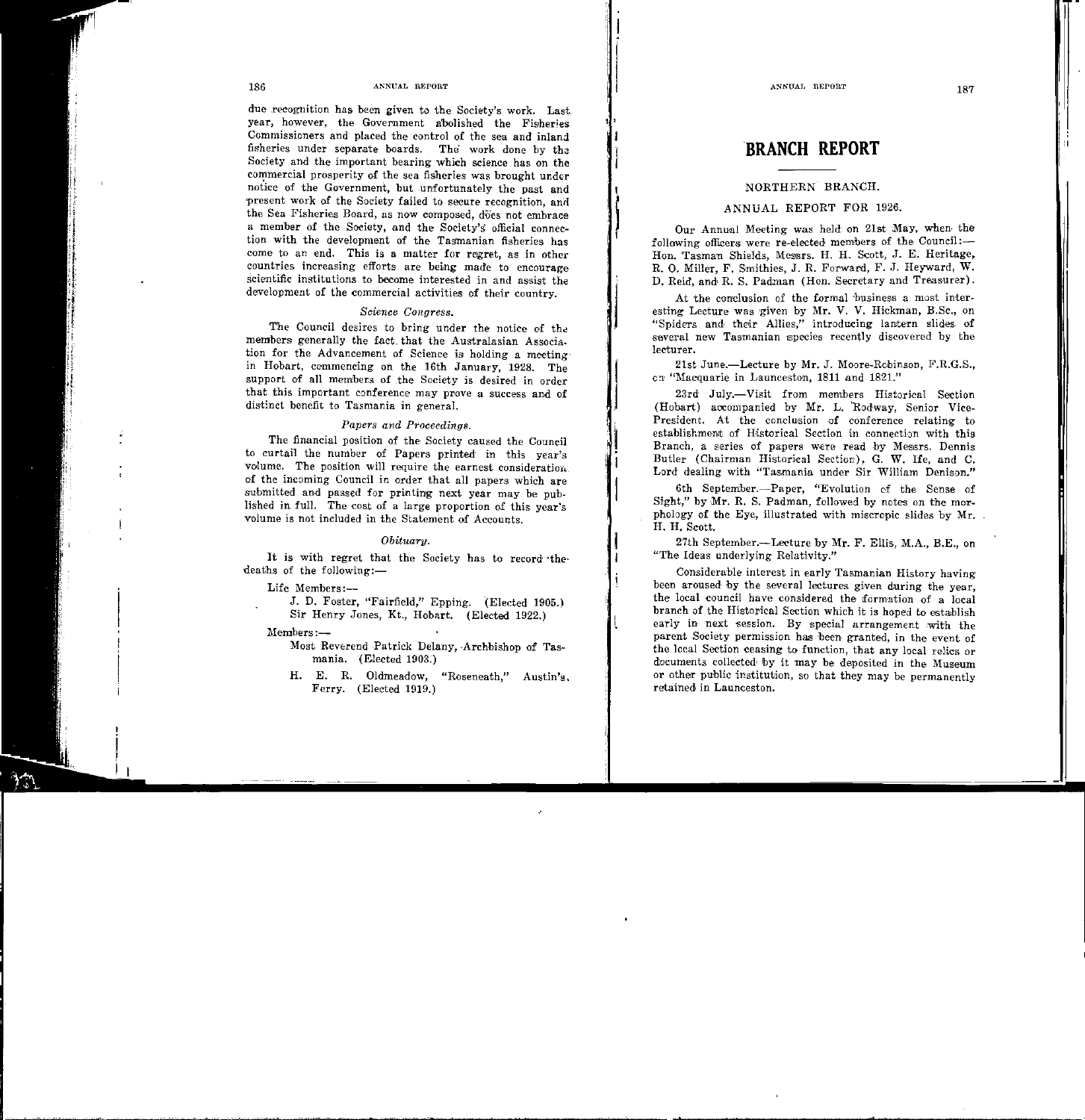188 ANNUAL REPORT

# SECTION REPORTS

# EDUCATIONAL AND PSYCHOLOGICAL SECTION.

Mr. E. E. Unwin, M.Sc., was elected President.

All meetings of the year were devoted to a discussion of the System of Examinations, under different asrpects, the list of subjects and speakers being as follows: $-$ 

20th April.—"An Historical Survey of the Development of Examination Systems." By Mr. J. A. Johnson.

18th May.—"The Aim and Purpose of Examinations in Primary and Secondary Schools." By Messrs. H. T. Parkes and E. A. Budge.

22nd June.—"The Purpose and Aim of Examinations as applied to University and' Technical} Education." By Mr. Frank Ellis and Professor Dunbabin.

27th July.-"The Mind of the Examinee." By Mr. G. Huxley.

17th August.-"The Accrediting System." By Mr. C. E. Fletcher.

21st September.-'<sup>"</sup>The Statistical Aspect of Examinations." By Major L. F. Giblin.

19th October.—A Summary of Papers and Discussions, by the President.

As a result of these meetings, the Section reached certain definite conclusions, set out hereunder, which are regarded as applying not only to boys but to girls in equal or even greater measure.

It is felt that, while some form of testing is not only essential but, in fact, inevitable, yet the present system of external public examinations does not meet the requirements of the situation, for the following reasons in particular: $-$ 

These examinations .are so limited' in their nature that they cannot give results that are an adequate return for the effort expended.

By reason of being the accepted test of learning they encourage false conclusions as to a pupil's requirements, and so often work injustice both to him and to his teacher.

They hamper general education by checking the de. velopment of individuality and self-reliance, while leaving little room for necessary experiment or for getting the full benefit of a teacher's personal influence.

They produce real unhappiness and often injure physical and mental health in a manner that, though subtle, is very far-reaching.

What is required is a method of testing that will not encourage a special preparation for it, and will best cover and recognise sustained industry.

To satisfy these requirements and to meet the foregoing objections, the Section recommends the adoption of the Accrediting System, by which approved schools, under proper safeguards and as an accepted alternative to public examinations, would supply certificates of proficiency to those pupils who have reached a required standard.

Some essentials of the System were laid down in Mr. Fletcher's paper which, by request of the Section, was published in the Educational Record (September issue). Such essentials were considered by Mr. Fletcher to be the follow $in$  $=$ 

- (a) There must be an accrediting authority (which might be an association formed for this special purpose).
- ('b) Any examination must be of the school rather than of the individual.
- (c) Considerable reliance must be placed upon the responsible teachers, who are recognised as the most capable judges of an individual pupil's attainments. and ability.
- (d) There must be inspection, for report to the accrediting authority.
- (e) Internal examinations must be conducted, with questions and marked papers filed for future reference.
- (f) The public must be guided to recognise the valne and prestige of the system.

It is noteworthy that in 1921 the Section, as in this. year, devoted all its sessions to a discussion of public examinations; and to the extent to which the aspects of the question considered are identical, seems to have arrived at precisely similar conclusions to those submitted in this. report; which, in their turn, were formed without any reference whatever to those of 1921.

> NORMAN WALKER, Honorary Secretary.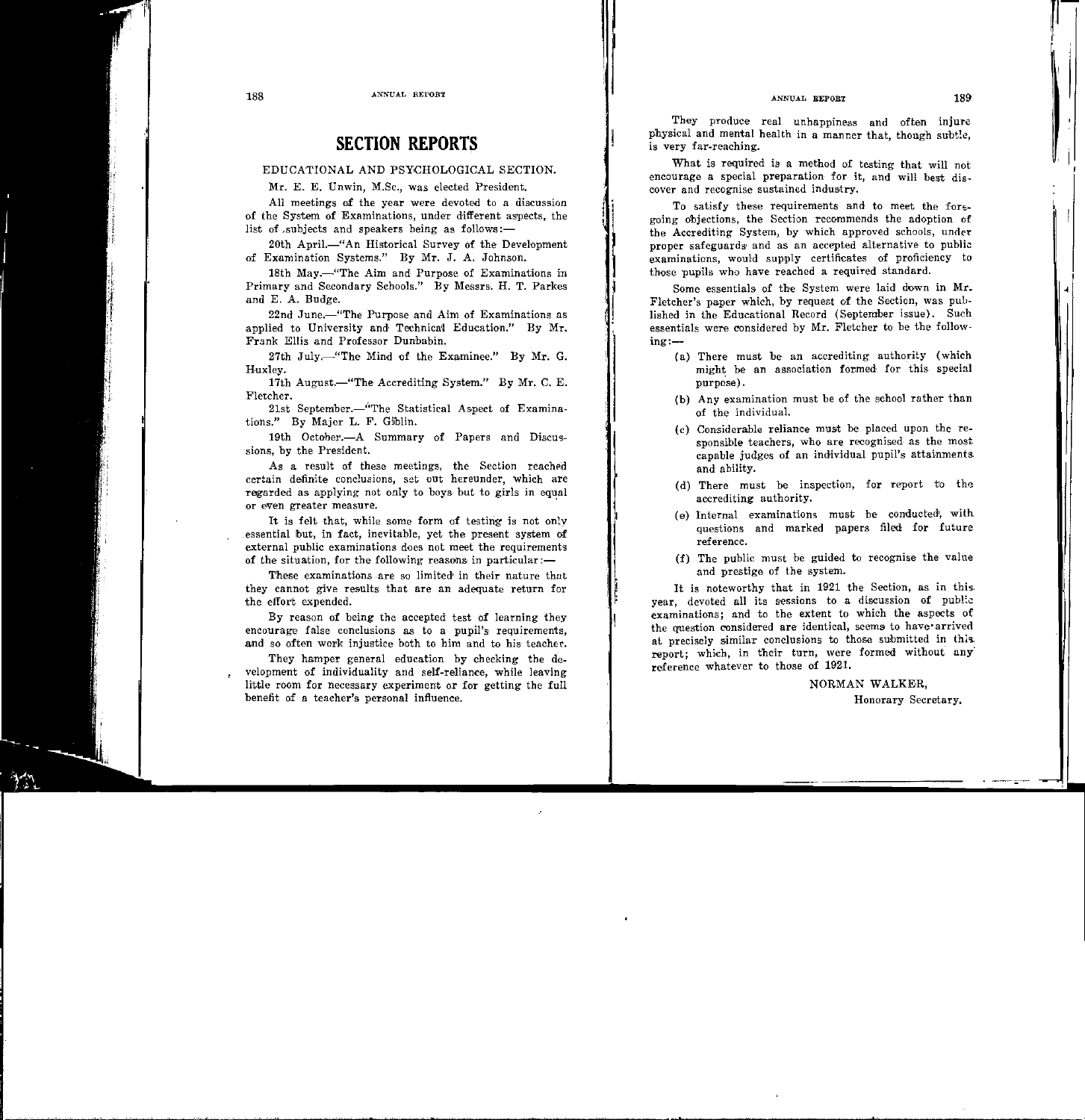# HISTORICAL SECTION.

The chief activity of the Historical Section during the year was the collection of data relating to the period of Sir William Denison's term of Governorship, 1847-1854. Owing to the difficulty in arriving at a correct view of several questions of the day, namely Transportation and Responsible Government, the preparation of the Section's evening before the Society took longer than was the case in previous years. However, the lecturettes on the period were given before the July meeting of the Society. A general outline of the period was given by Mr. W. F. D. Butler. A biographical sketch of Sir William Denison was read by Mr. J. Reynolds, whilst his scientific and engineering attainments were described by Mr. G. W. Ife dealt with Denison's Mr. Clive Lord. administration, and Mr. A. W. Courtney-Pratt read a paper on the Transportation question.

At the invitation of the Northern Branch of the Society, Messrs. Butler, Ife, and Lord repeated their lecturettes in Launceston on 23rd July. Opportunity was taken by their visit to confer with the members of the Society in Launceston regarding co-operation in historical research in the future. The results of this conference were gratifying, and will have an important bearing on future work.

During the next year it is hoped to proceed further with the work of the Section, devoting particular attention to the early years of responsible government. It is also intended to make a definite move towards the establishment of a repository for many of the valuable historical relics now in danger of being lost to the State.

J. REYNOLDS.

Hon. Secretary.

GENERAL FUND OF TASMANIA. 1926. AND EXPENDITURE, **SOCIETY** ROYAL RECEIPTS

 $\vec{r}$ 

|              | ó<br>.<br>មាស                                                                                                                                  | 182                               |                                                                                         |                                                                         | စု<br>မ                                                                                                          | 8325 1     |                                                  | Secretary.              |
|--------------|------------------------------------------------------------------------------------------------------------------------------------------------|-----------------------------------|-----------------------------------------------------------------------------------------|-------------------------------------------------------------------------|------------------------------------------------------------------------------------------------------------------|------------|--------------------------------------------------|-------------------------|
| EXPENDITURE, | 2.5<br>Salaries $\cdots$ $\cdots$ $\cdots$<br>Papers and Proceedings-                                                                          | $(926)$ $(12at)$ $(12at)$ $(250)$ | Printing, Notices of Meetings,<br>- ・ ・ ・ ・ ・ ・ ・ ・ ・ ・ ・ ・ ・ - 1<br>. National results | Insurances<br>Light & Fuel<br>Petty Cash & Postages                     | $\cdots$ $\cdots$ $\cdots$ $\cdots$ $\cdots$ spaced $\Box$<br>$Cr.$ Balance $\cdots$ $\cdots$<br>Vorthern Branch |            | Hon. Treasurer.<br>W. L. CROWTHER,               | CLIVE E. LORD,          |
| RECEIPTS.    | $\begin{array}{cc}\n\pounds & \mathbf{s} & \mathbf{d} \\ 2 & 17 & 0\n\end{array}$<br>$\ddot{a}$ .<br>Balance brought forward<br>Subscriptions- | Advance $\cdots$                  | ឌុក<br>ភូមិ                                                                             | $00001$<br>$1001$<br>$1010$<br>Sale of Publications<br>Government Grant |                                                                                                                  | $$325$ 1 6 | WALTER E. TAYLOR, F.F.I.A.,<br>Audited: correct. | Hon. Auditor.<br>4/2/27 |

**LOCOC COO COO**